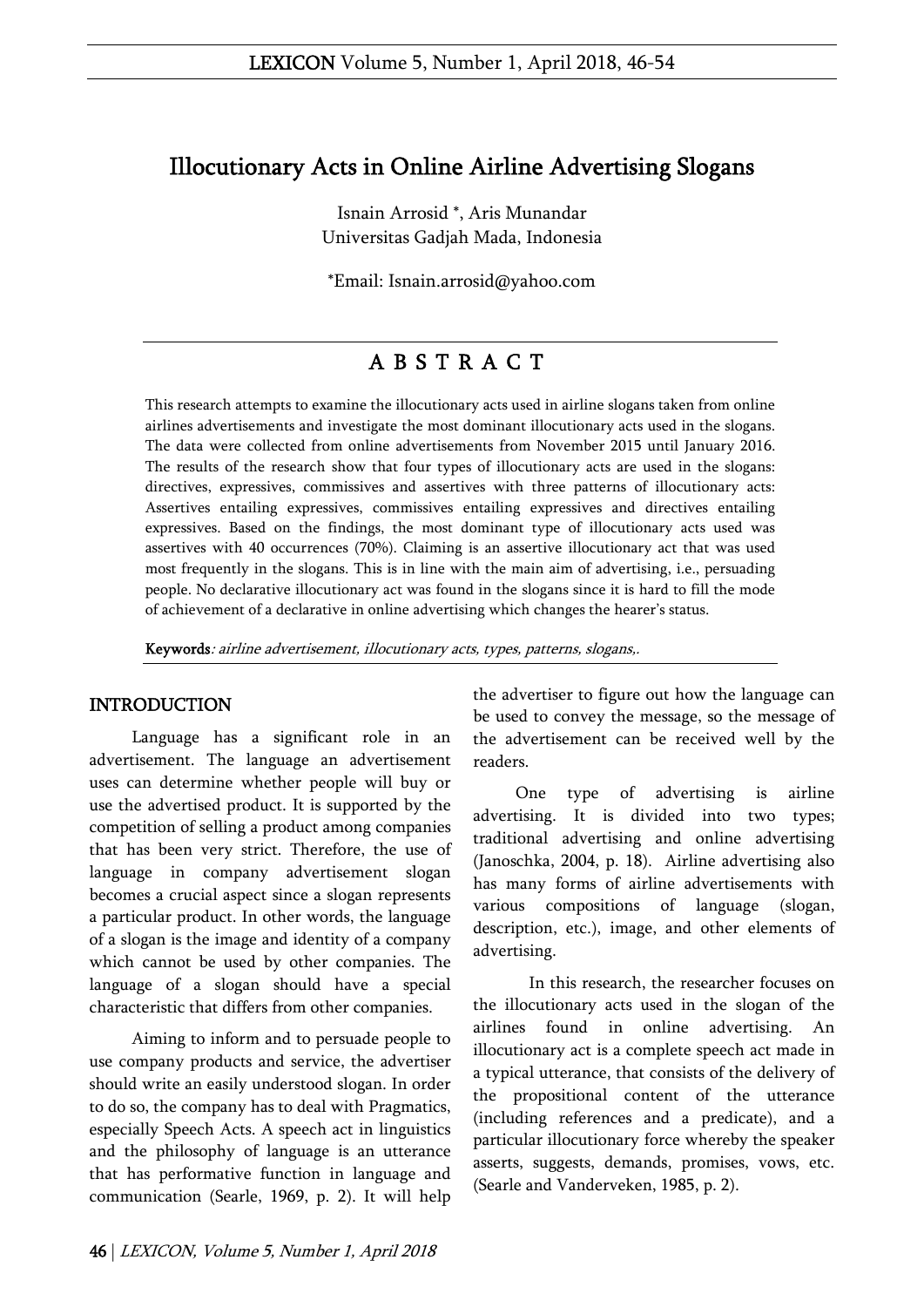This research aims to describe how Illocutionary acts are used in the slogan of online airline advertising. In particular, the research objectives are : 1) to classify the illocutionary acts used in the slogans airline slogans found in online advertising based on Searle's illocutionary act division theory; 2) to describe the contextual meaning of illocutionary acts used in the airline slogans found in online advertising, and 3)to discover the most dominant illocutionary acts used in the airline slogans in online advertising.

## THEORETICAL FRAMEWORK

## Contextual Meaning

According to Leech (1983), context is any background knowledge or information assumed to be shared by speaker and hearer and which contributes to hearer's interpretation of what the speaker means by a given utterance. The context of an utterance is regarded as a function from a context (including time, place, and possible world) into a proposition, where a proposition is a function from a possible world into a truth-value. Context involves the interaction between an expression's context of utterance and the interpretation of what speaker says within that expression.

Further, Cutting (2002) divides context into three types. The first type is situational context which is what a speaker knows what he/she can see in the surrounding. The second type is the background knowledge context which is what a speaker and hearer know about each other and the world. The last is co-textual context which is what he/she knows about what he/she has been saying.

The background knowledge context and cotextual context are applied in this research to understand the contextual meaning of the slogans.

# Illocutionary Act

Illocutionary acts are considered the core of the theory of speech acts. An illocutionary act is the action performed by the speaker in producing a given utterance. Illocutionary act is closely connected with speaker's intentions, e.g. stating, questioning, promising, requesting, giving

commanding, threatening and many others (Yule, 1996, p. 48).

 Illocutionary act is the making of a statement, offer, promise, etc., in uttering a sentence, by virtue of the conventional force associated with it (Levinson, 1983, p. 236). In general, illocutionary act consists of an illocutionary force and propositional content. The illocutionary force of an utterance is the speaker's intention which consisting many aspects in producing the utterance and the propositional content is something that becomes the speaker's assumption before stating the utterance (Searle and Vanderveken, 1985, p. 1).

Searle (1969) sets up the following classification of illocutionary speech acts, namely:

## 1. Assertive

Assertive is a type of illocutionary act that ties its speaker to the proposition of the utterance, for example: claiming, informing, and stating. The example below illustrates the use of an informing assertive illocutionary act: "It is raining".

### 2. Expressive

Expressive is a type of illocutionary act that indicates the speaker's feeling, attitude or the psychological state of the speaker, for example: apologizing, greeting and thanking. An example of a greeting expressive illocutionary act is: "Good morning".

#### 3. Directive

Directive is a type of illocutionary act that is used to direct the listener to do something that is wanted by the speaker, for example: asking, ordering and requesting. An example of a requesting directive illocutionary act is: "Please bring me the salt".

### 4. Commissive

Commissive is a type of illocutionary act that ties the speaker to a commitment in the future, for example: promising, rejecting and threatening. An example of a promising commissive illocutionary act is: "I promise to be at school before five o'clock".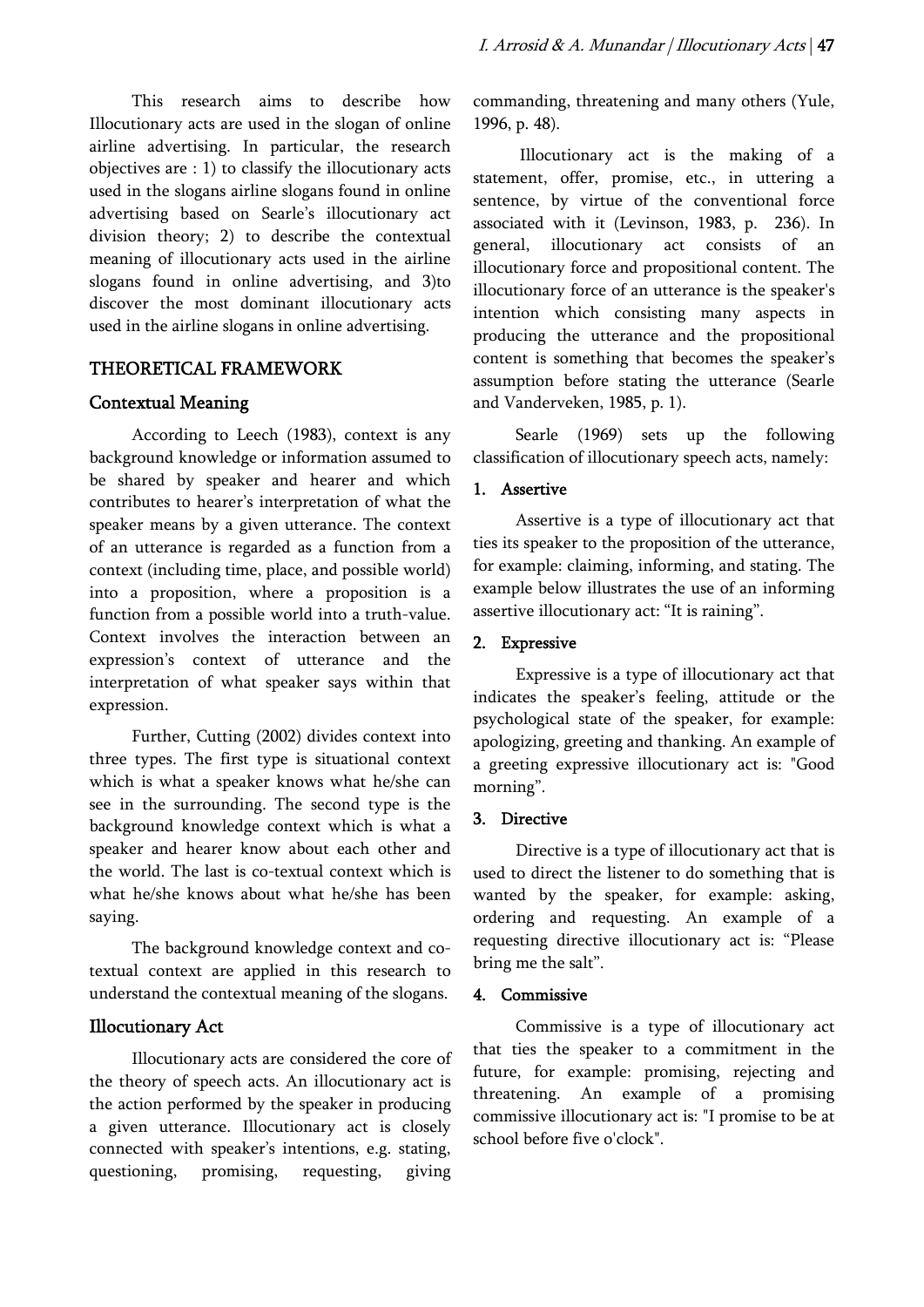#### 5. Declarative

Declarative is a type of illocutionary act that affects immediate changes in the institutional state of affairs and which tends to rely on elaborate extra-linguistic institutions. The speaker should have authority to create a particular utterance in the suitable context, for example: declaring a war, christening, firing from employment. An example of a declarative illocutionary act is when a president of a country said, "Now, we are in the condition of war with this country".

### Advertising Slogan

Advertising means informing a large number of people about something (Janoschka, 2004). It means a thing shown or presented to the public to help the copywriter or company sell a product, service and make an announcement.

A slogan, sometimes called a tagline (Granat, 2003), is an image or a sign of company. It is a phrase that comes and goes with particular lines of products on all its advertisement (Goddard, 1998, p. 105). It has two main purposes. The first is to provide continuity to a sequence of advertising in a campaign and represent a company's vision, and the second is to reduce an advertising message strategy to a brief, repeatable, and memorable positioning statement (Arens et al., 2012, p. 45). Slogans are used in both traditional and modern advertising. Slogans are also used to summarize the advertising idea to the consumers.

### **METHODS**

The data for this research were collected from online advertisements. Altogether, a total of 40 advertising slogans were collected. The procedures for data collection and analysis were as follows:

- 1. Airline advertisements available online were observed from November 2015 to February 2016, and a total of 40 airline slogans were and collected.
- 2. News reports and official company websites were consulted to obtain important and relevant information about the products/ services being advertised in the advertise-

ments to better understand the contextual meanings of the slogans in the advertisements.

3. Searle's taxonomy of illocutionary acts were adopted to analyze and classify the illocutionary acts found in the advertising slogans.

#### RESULTS AND DISCUSSION

Out of the 40 airline advertising slogans, most (28 occurrences or 70%) belong to the category of assertive entailing expressive illocutionary acts. This category outnumbers the next frequently found category, that is, directive entailing expressive illocutionary acts (8 or 20%). Only three slogans (7.5%) belong to the category of commissive entailing expressive illocutionary acts, and only one slogan (2.5%) belongs to the expressive category. No slogan was used to express the declarative illocutionary act. Table 1 below summarizes the results of the data analysis.

Table 1. Frequency and distribution of illocutionary acts in airline advertising slogans

| No      | <b>Illocutionary Acts</b> |       | n  | %    |
|---------|---------------------------|-------|----|------|
|         |                           |       |    |      |
| $1_{-}$ | Assertive                 |       | 28 | 70.0 |
| 2       | Directive                 |       | 8  | 20.0 |
| З.      | Commissive                |       | 3  | 7.5  |
| 4.      | Expressive                |       | 1  | 2.5  |
| 5.      | Declarative               |       | 0  |      |
|         |                           | Total | 40 | 100  |

#### Note:

n : number of occurrences

% : percentage

Out of the 28 assertive category, 15 (54%) were claiming speech acts, 6 (21%) were informing speech acts, 4 (14%) notifying speech acts, 2 (7%) assuring speech acts, and 1 (4%) reminding speech act. It is clear that claiming speech acts were used much more frequently than other speech acts, which is in line with the fact that the slogans are used to persuade people to buy the advertised products or services. Claiming is closely connected to the notion of the speaker's right. As competition for winning people's approval is getting tighter, the advertising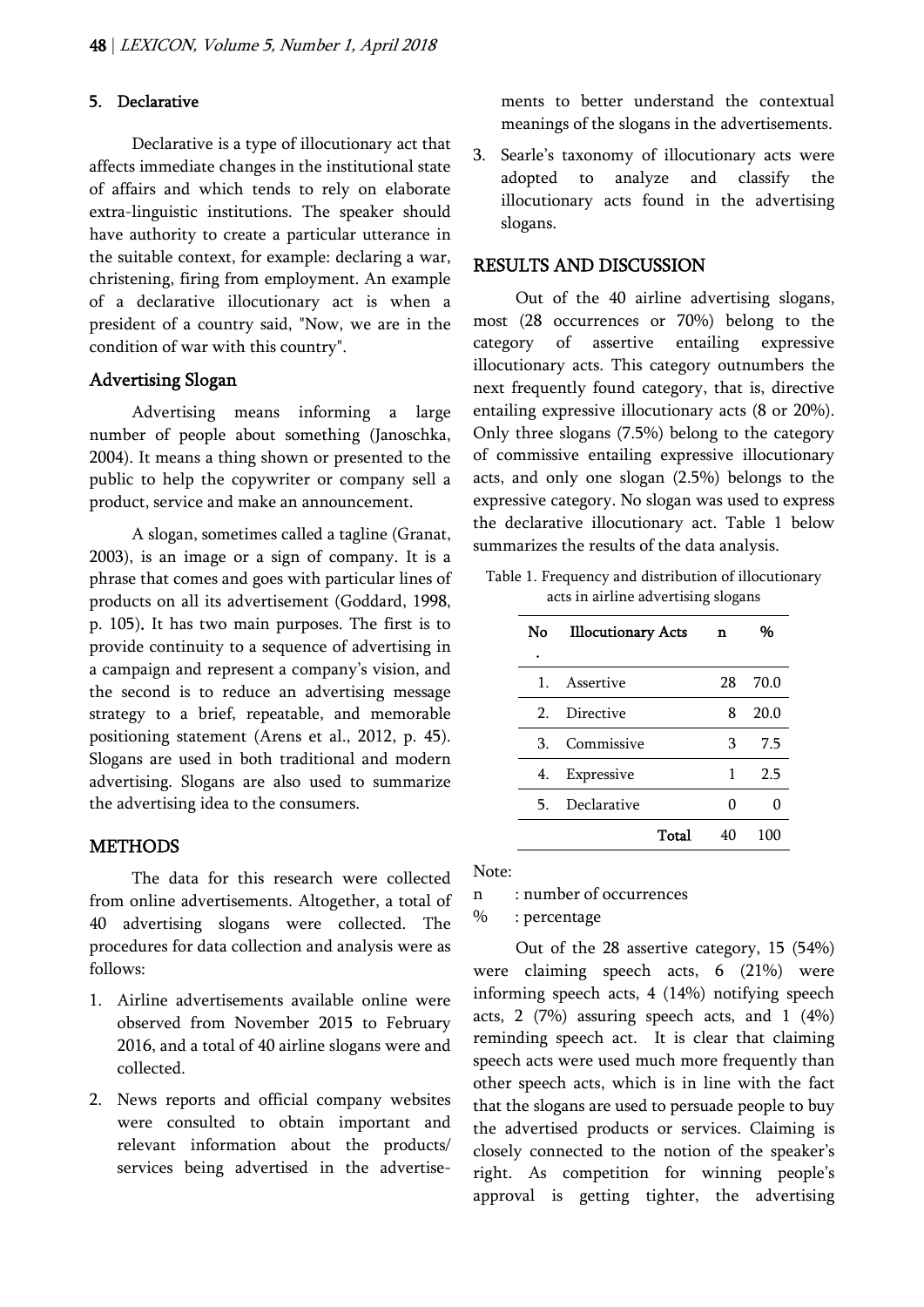companies wish to be seen better than the others; which explains why the claiming speech acts were the most frequently used.

Informing speech acts were the second most frequently used when companies are promoting new features in their products, i.e. new routes and new planes. They use slogans to inform their target customers. Informing speech acts are also used to transform such information as becoming a member of an airline group or safety control official information. Reminding, notifying, and assuring are also used to make the customers know about the company's offers and then to persuade the customers by revealing new features or promotion.

In the following subsections, each of the categories is discussed in more detail.

### Assertives

The assertive illocutionary act is one type of illocutionary acts, which commits the speaker in varying degrees, to the truth of the proposition expressed such as informing, notifying, claiming, reminding, etc. According to Searle (1976), the assertive category deals with true-false dimension, which means the utterance of the slogan, represents either truth or falsity. Below is an example of an airline advertising slogan advertised by Garuda Indonesia Airlines (www.bumn.go.id/ garuda), which expresses an assertive illocutionary act.

(1) The Airline of Indonesia (by Garuda Indonesia Airlines)

The phrase "of Indonesia" in the slogan, which is preceded by "The Airline" means that the Airline (Garuda Indonesia) is representative of Indonesia. The phrase can be regarded as belonging to the informing assertive illocutionary act. To inform means asserting something, i.e., Garuda Indonesia is the airline that represents Indonesia, to the hearers (customers). Even though the target customers may, in fact, have known that Garuda is an airline representing Indonesia, it is important to make the information official. Official information also prevents ambiguity about the company's name (which contains the word "Indonesia"). Therefore, this slogan can be classified as an assertive.

Furthermore, the slogan "Airline of Indonesia" also indicates an expressive illocutionary act. There are many airline companies in Indonesia, but only Garuda Indonesia is named as the state flag-carrier. This means that Garuda Indonesia emphasizes its good quality service for its customer and the prestigious status of a representative of Indonesia. It implies that Garuda Indonesia is expressing its pride, thus, this slogan carries a boasting expressive illocutionary act.

In terms of its contextual meaning, this slogan informs the target customers that Garuda Indonesia is the representative of Indonesia. Many airlines in the world compete with one another to be acknowledged as the representative of their country (flyingblue.com.). For that reason, Garuda Indonesia uses its status as the Indonesian flag-carrier as a way to show its superiority to win the competition. In other words, Garuda Indonesia has privileges accorded by the government for international operations. Using "The Airline of Indonesia" Garuda Indonesia is showing the customers that they have those advantages as the flag-carrier airline.

Another example is a slogan found in an advertisement by Midwest Airlines (advertised on planetbuzz.com).

(2) The Best Care in the Air (by Midwest Airlines)

The slogan "The Best Care in the Air" carries an assertive illocutionary force that is an indicator of the assertive class. The illocutionary force of the assertive is the word "Best". This word is connected to the notion of setting or representing the speaker's belief that the company's service could be the best service and it ensures to provide benefit for the hearer. According to Merriam Webster dictionary, the definition of "best" is better than all others in quality or value, most productive of good: offering or producing the greatest advantage, utility, or satisfaction. From this definition, it can be concluded that the speaker (company) tries to inform the target customer that its products/ services are the greatest products on the market. It matches with "claim", an assertive illocutionary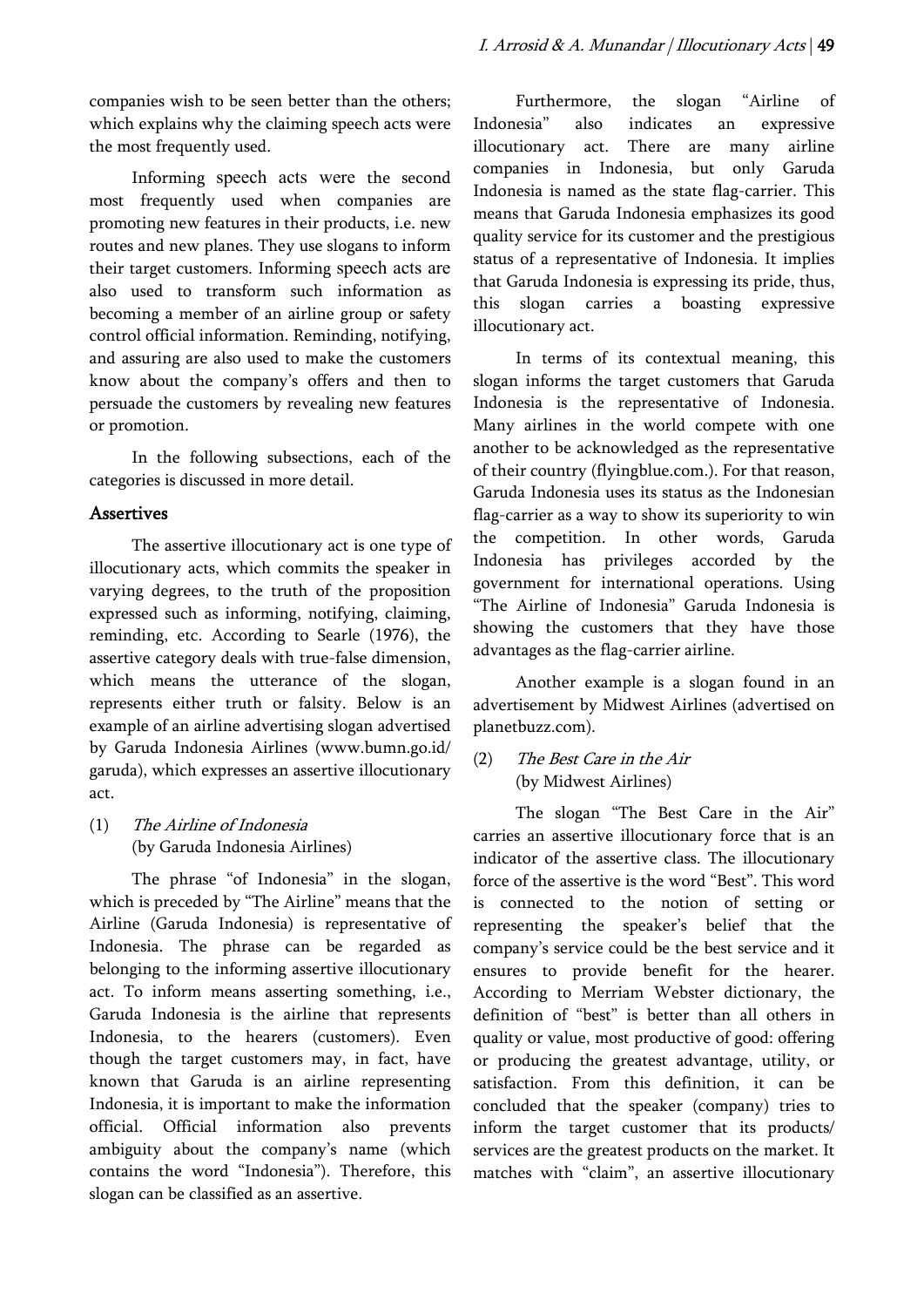act. "Claiming" always has a connection with the speaker's notion.

The assertive is an illocutionary act whose purpose is to convey information about some state of affairs of the world from one agent, the speaker, to other agent, the hearer. The company tries to describe its product or service through the phrase "The best" which is followed by "the care in the air". It concludes that the company is trying to persuade its customers by informing what level of service they would get from the company. Therefore, the phrase: the best care in the air, is a slogan from Midwest which can be classified into Assertive because the speaker has claimed a thing (the best care), and there is no proof of it and claim only need a belief from one side, the speaker (company).

Moreover, the use of the phrase "The Best" in this slogan carries not only an assertive illocutionary act, but also an expressive illocutionary act, which portrays the company's pride. It seems that the speaker (company) considers that the product has the best quality in "Care" compared to the other companies. "The Best Care in the Air" matches with "boast", and is classified as an expressive by Searle (1976).

In line with Searle and Vanderveken (1985), "boast" expresses too much pride in oneself. It fits with this slogan, because the company is expressing its feelings and attitudes toward the quality of its product: serving the best flight service to the customers. It does not matter whether the slogan "The best care in the air" is true or not.

The context of the word "care" in "The Best Care in the Air" is about "Airplane service". Airplane services covers services from the company during the flight and other facilities offered such as new armada, new routes, etc. There is no need to argue that many low-fare airplanes are cutting down ticket prices together with the reduction of the services or facilities. Reducing the service means cutting the customer's comfort. For instance, to reduce cost and improve the capacity of a flight, many airlines are decreasing the space among its passengers. Accordingly, there is no space left and it will make the passengers uncomfortable.

Based on that problem, Midwest Airlines tries to be different from other airline companies. As reported on planetbuzz.com, the company tries to offer better services by providing low-fare ticket without reducing passengers' comfort to target customers through its slogan. Midwest Airlines expects that it will persuade its target customers to fly with the airline. Midwest Airlines believes that the best services will also have impact on the customer's experience and it can be seen when the company provides its passengers with impeccable service and onboard amenities at competitive fares. With the phrase "The best" in its slogan, Midwest emphasizes an effort from the company to convince its customer that the company provides many advantages i.e. lower fare ticket than any other companies do.

## **Directives**

A directive speech act is a speech act produced by a speaker to make the hearer do something for the speaker. Belonging to this class are commanding, requesting, inviting, suggesting, etc. This class has a common preparatory condition, that is, the hearer is capable of doing what he is directed to do. Related to this research, directives create reason for the hearer (target customers) to do an action that the company directs them to do. The intensity of the speaker's desire about making the hearer do the directed act is low because there is no degree of authority between the speaker (company) and the hearer (customers). It may be impossible to find a directive using speaker's authority or power over the hearer such as ordering or commanding. Below is an example of the use of the directive speech act found in the airline slogan by Go Air India (www.goair.in).

- (3) Fly Smart
	- (by Go Air India)

The slogan "Fly Smart" contains two words "Fly" and "Smart". The slogan is a "request" to the customers to fly "smart" with the company because it offers many facilities. The word "Smart" is intended to convince the consumers that if they choose the company's product and service, they are smart. This slogan is classified as a directive, because the hearers (target customer) could accept or reject the "request" to be "smart".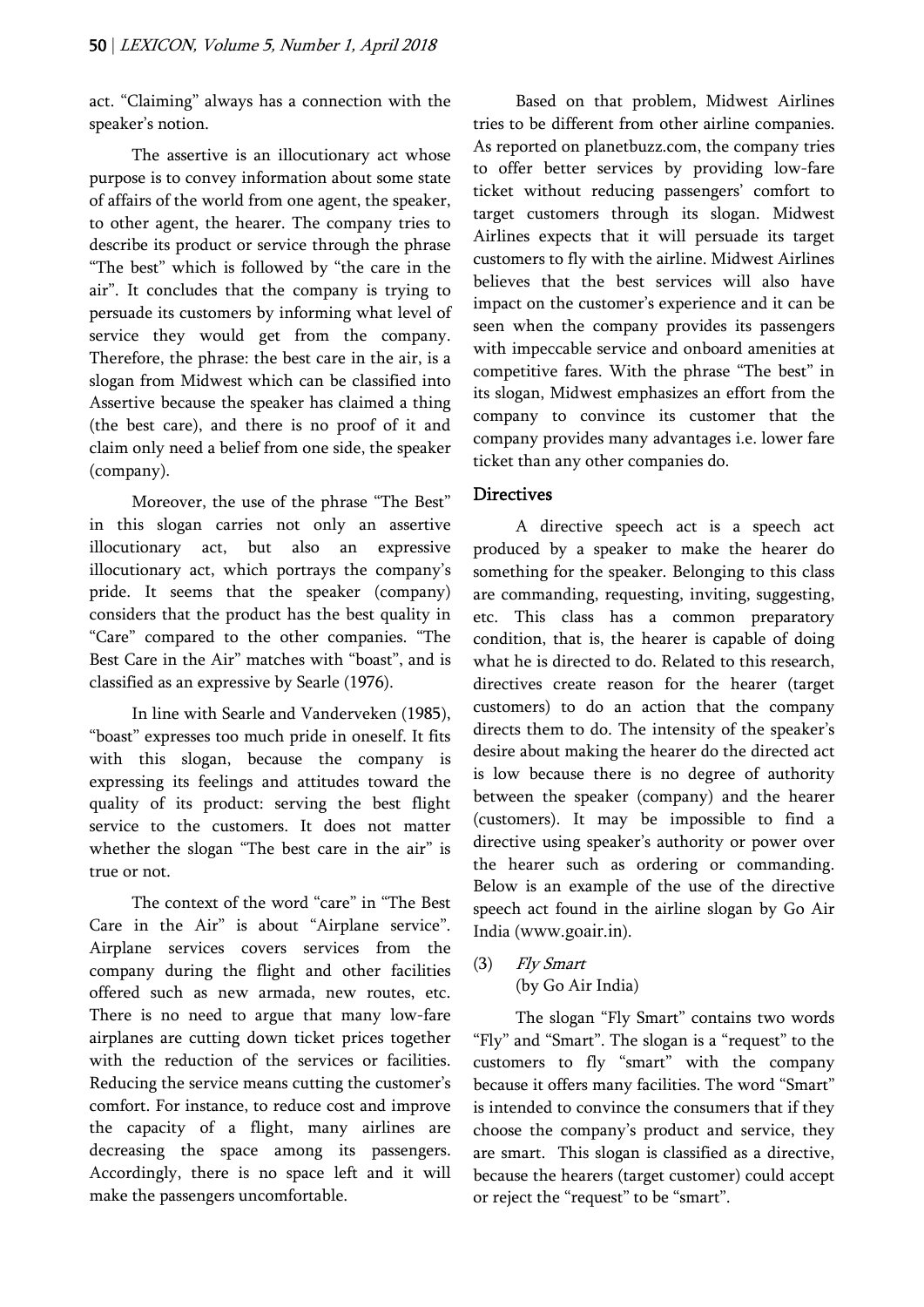This directive illocutionary act is not a strong command to the target customers as a strong command would be too offensive in advertising. The directive should be understood as a polite request. This means that if the customers believe in what the company offers to them, they could simply use the service, but if they think that the slogan "Fly Smart" does not have any truth in it they could simply refuse it.

Besides being a directive, "Fly Smart" also indicates the company's pride. The company is confident that the customers will get the quality service as well as low cost fares. This defines the slogan into a "boast". Boasting expresses pride with a presupposition that the offer is good for the speaker. Therefore, this slogan carries an expressive illocutionary act.

"Fly smart" is a slogan from Go Air India which promotes the facilities that the company has been offering. Go Air wants its target customers to be smart when choosing an airline to fly. The company states that Go Air is the best choice since Go Air is providing many "smart" advantages compared to other airlines.

As mentioned in www.goair.in, the slogan has been publicized in the same time with the launching of a new on board facilities, such as on board entertainment in which the passenger will be served with an LCD television with many channels. With these facilities, the company believes that the passengers will not get bored. Another new facility is in-flight experience which provides fresh food for the passengers. If any other companies offer their passenger food packed before the flight, Go Air India would cook the passenger's food in flight. The company guarantees that the food is fresh. This facility also gives the passengers opportunities to select food by themselves.

(4) Widen Your World (by Turkish Airlines)

The word "widen" in "Widen Your World", according to Merriam Webster Dictionary, means increasing the width, scope, or extent of. The word "widen" is an imperative word, meaning a verb which creates or gives an order. Then, the word order in this phrase is the indicator of a directive as it is completed by the phrase "Your

World" to be an imperative phrase. From the context, the company (Turkish Airlines) is requesting its customers to extend their world. The phrase "Widen Your World" can be seen as a "request" from the company to travel from the place where they are now to other places by airplane. This illocutionary act embodies an effort on the part of the speaker to get the hearer to do something, to 'direct' him or her towards some goals (flying using the company's service). It can be concluded that the company, through the slogan, wants the customer (hearer) to use its product. The word "widen" is the indicator of a direct "request" then combine with the noun phrase "your world". Then the words become the slogan "widen your world". It is clear that the slogan carries a requesting directive illocutionary act.

For a better understanding, the phrase "Widen your world", can be paraphrased, based on the context and with the same propositional content and illocutionary force, as "Let's go travel with our company beyond your ordinary daily life". After understanding the proposition, the context, and based on the choice of the word "widen" and the phrase "your world", it could be inferred that the speaker believes that it is better for the hearer (customer) to widen their world by traveling with the company. Since the company seems to be so proud of its company product, it is a 'boast', which belong to the boasting expressive category.

An airplane is a means of transportation to move people from one place to another. As mentioned in turkishairlines.com, in the slogan, "Widen your world", Turkish Airlines is requesting its customers to move from the place where they are now to another place. "Your world" is defined as the place where we live. With the slogan, Turkish Airlines directly asks its customers flying with Turkish Airlines. Then, The company will make the customers visit many different places (world) like going beyond their expectations, and also deliver a travel experience that is different than before.

In brief, Turkish Airlines, through this slogan, attempts to persuade people to use its services. With new routes having been offered by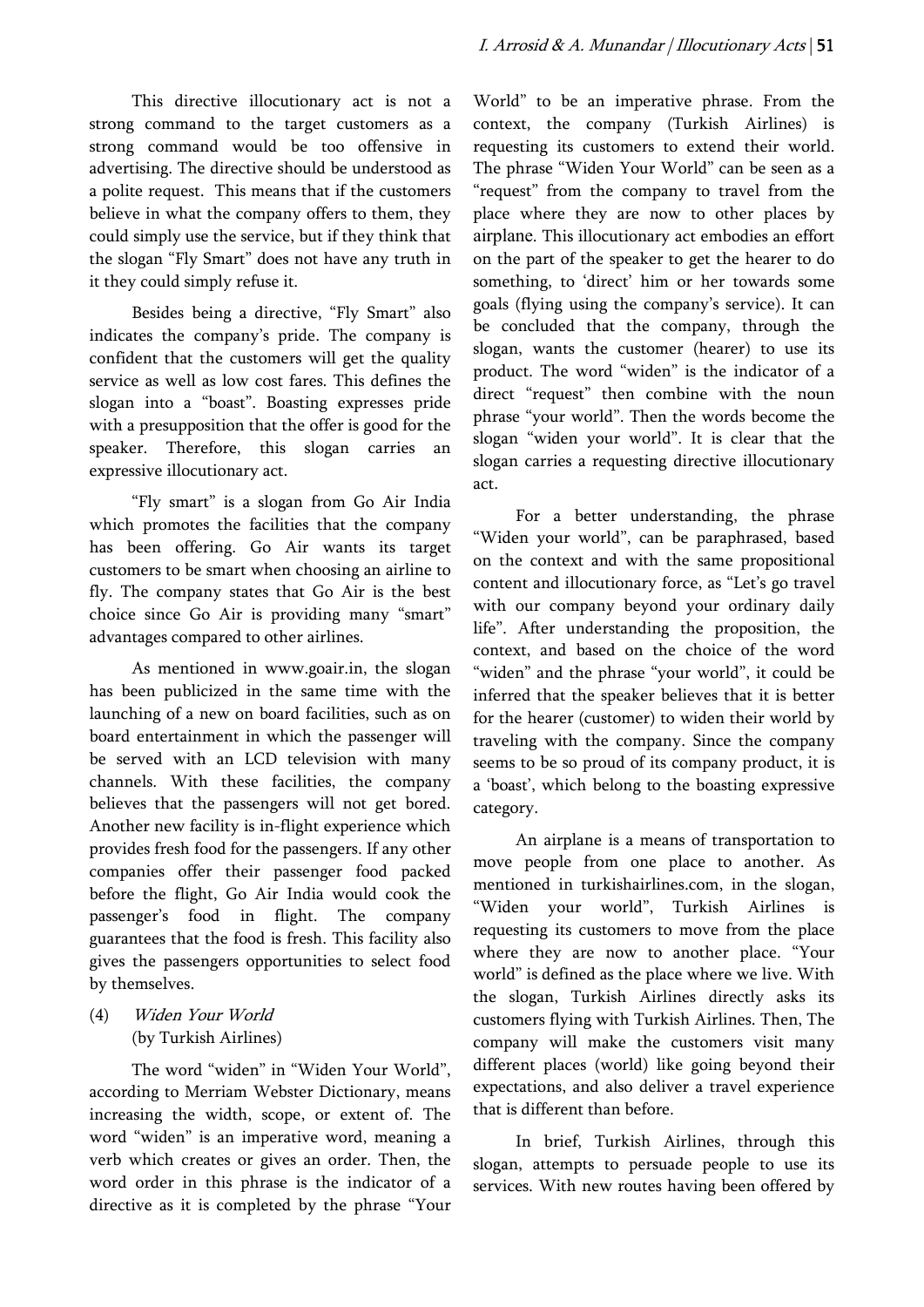the company, people could go anywhere and discover many new things. It can be said that the contextual meaning of "Widen your world" is whenever people are ready to seek new opportunity to see a new perspective or land, Turkish Airlines is ready to take them there.

### **Commissives**

A commissive is a speech act, the purpose of which is to commit the speaker to carry out some action or to bring about some state of affairs. Since commissives deal with future action of the speaker, the proposition must represent some future course of action by the speaker, such as promising, accepting, guarantying, etc. In short, a commissive expresses a strong intention of the speaker in which he will commit future action. The following is an example of an airline slogan expression a commissive illocutionary act found in an advertisement on www.labbrand.com.

(5) Our Sign is a Promise (by Swiss Air)

In the slogan "Our Sign Is a Promise", the word "Promise" indicates a commissive illocutionary act. A promise is always made to a hearer to do something for his benefit (Searle and Vanderveken, 1985, p. 192). It is clearly seen that in this slogan, the company tries to persuade its customers to use the service by promising them that Swiss Air's product will be as good as what they can expect. Another pattern of a commissive illocutionary act is that the slogan involves a special commitment or obligation. This obligation is a promise which has the strength of a commitment.

With these two indicators, "Our Sign is a Promise" is an effort from the Swiss Air in which the company promises that it would deliver a better service since it has launched a new slogan and logo ("Our Sign"). Thus, this slogan expresses a commissive illocutionary act.

Furthermore, the slogan "Our Sign Is a Promise" also expresses a "boast", since boasting is expressing the pride with the propositional content that the thing speaker boasts about is good to the hearer. In this slogan, it can be seen when the company uses the phrase "Our Sign" to express

its pride and to make the customers believe that the offered service is beneficial.

A "boast" makes the speaker brag about himself and about his accomplishments and often to impress others and value himself in front of the target speaker (Searle and Vanderveken, 1985, p. 215). This slogan can be classified as an expressive illocutionary act as long as the company is very proud of its product portrayed in the slogan.

As stated in the official website of Swiss Air, Swissair.com, the new slogan will be rounded off by a new statement in which the company has distilled their quality aspirations and their commitment to their customers into a few simple words. The word "sign" comes together with a new slogan logo, which means Swiss Air has undergone a transformation.

With this slogan, the company assures the readers (customers) that it will make many improvements in its service. One of them is the company will do more communication with its customers, so that the target customers are seen and felt. Swiss Air will treat the customers with a personal touch and character. "Our Sign is a Promise" is a promise from Swiss Air to be a better airline expressed by the new slogan-logo.

Here is another example of an airline slogan found on www.aidforum.org.

(6) You Name It, We Fly It (by Cargo Lux)

The phrase "You Name It" has a propositional content identified as a request from the company to its customers: just name the items to be transported by airplane. It offers freedom to the target customers for shipping whatever they want to transport. The second phrase "We Fly It" refers to the action of the company to fulfill the customers' wish. "You name it, we fly it" is a promise from the speaker that is conditional on the hearer's acceptance (Searle and Vanderveken, 1985, p. 192). In other words, the speaker (company) will perform an act after getting the hearer's acceptance.

It can be concluded that this slogan contains a commissive illocutionary act, a type of illocutionary acts that commits the speaker to some future course of action (Searle, 1976). There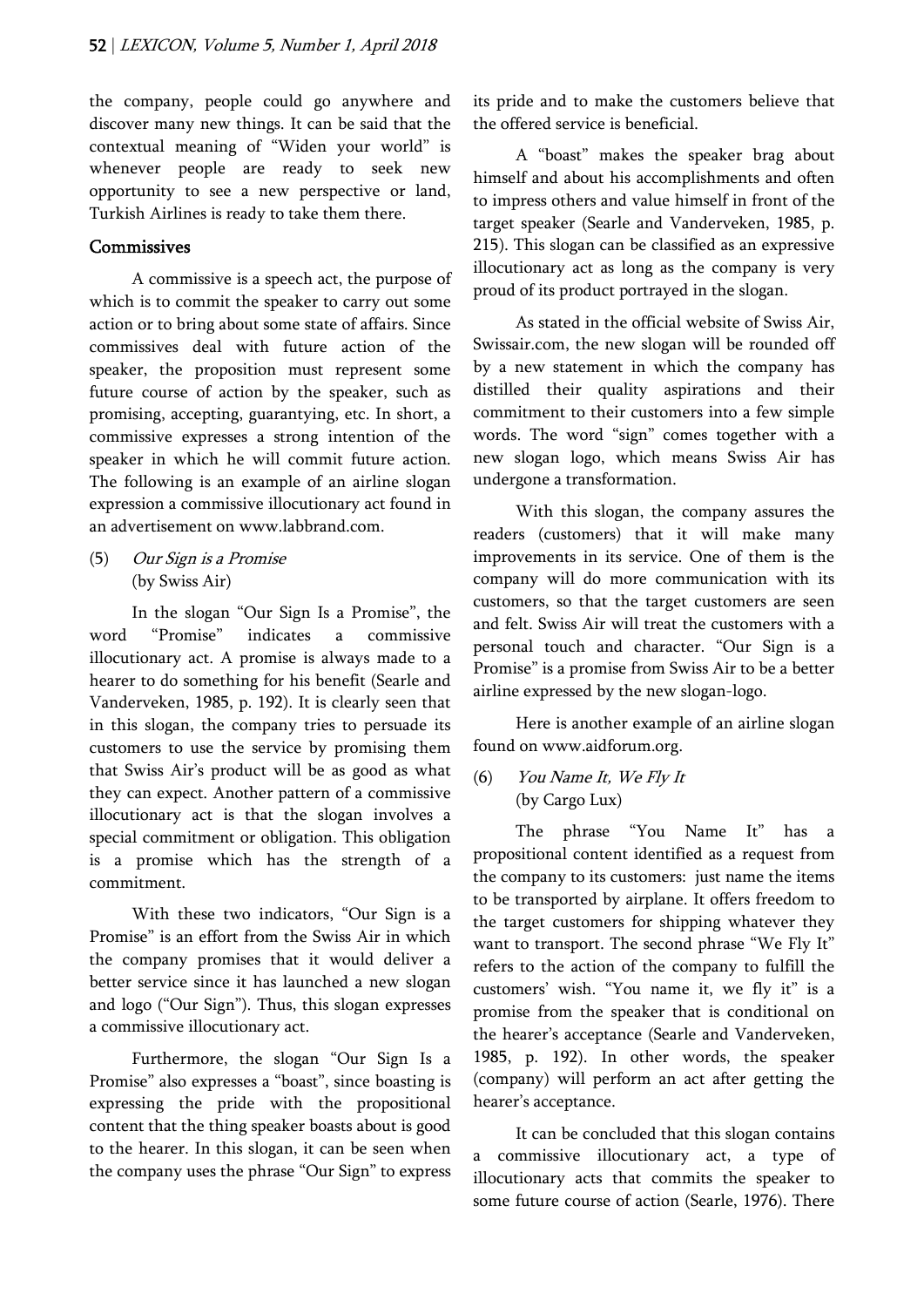should have an obligation which is created from the speaker's side, not in the hearer.

In addition, "You name it, we fly it" means that the company offers to its customers a simple, fast process of moving item by airplane. The indicator of the expressive act is a "boast". Having excellent facilities, crew, and the management system, Cargo Lux is confident to make its customers satisfied with the offer.

Cargo Lux (cargolux.com) has established itself as a high quality and a reliable air cargo carrier which offers a service of moving items from one place to another. Cargo Lux transports such items as live animals, perishables or outsized freight. The company tries to convince its customers a guarantee that the company is highly trained and has dedicated staff. It gives the company the best possible handling of the customers' shipments.

By this slogan "You Name It, We Fly It.", Cargo lux offers many advantages that may not be offered by other cargo carriers. They can carry almost everything. In a regular airline service, a company only allows the passenger to carry limited items. Although some airlines allow the passengers to carry many items, they have a strict rule that makes the passengers go through a complicated procedure to obtain a permission letter, while most airlines do not allow passengers to take their animals along. With all these conditions, Cargo Lux offers an easier way to transport the passenger's items.

### Expressives

The expressive illocutionary act is a type of illocutionary acts which express the psychological state specified in the sincerity condition about a state of affairs specified in the propositional content. Expressives are used to state the speakers' feelings. Even though it has no direction of fit, the psychological state of expressives carries a belief and desire; the speakers believe in and desire something. Expressives are entailed in every type of illocutionary acts. As the speaker makes an utterance, there are always psychological states from the speaker in an utterance. The following is the one airline slogan found in an advertisement

on www.emirates.com expressing an expressive illocutionary act.

(7) Hello Tomorrow (Emirates Airlines)

The slogan "Hello Tomorrow", belongs to the expressive category. It does not contain any other illocutionary act other than an expressive act. The first word from this slogan, "Hello", is a common English word used for greeting. "Hello Tomorrow" can be defined as a "greeting" from the company (speaker) to its target customers (hearers).

"Greet" is only marginally an illocutionary act since it has no propositional content. When one greets someone else, one indicates recognition in a courteous fashion. We might define greeting as courteous indication of recognition, with presupposition that the speaker has just encountered the hearer (Searle and Vanderveken, 1985, p. 215). Thus, it is clear that the slogan can be classified as an expressive illocutionary act.

The slogan from Emirates has only two words, "Hello" and "Tomorrow". The purpose of the slogan is to make everyone remember for something unknown and about a place that has never been discovered. Aiming for customers who want to explore and discover the world that they have never been to, Emirates uses this slogan to express the company's assumption of discovering and exploring new places. It will help passengers experience different cultures, and meet new people they would probably like. With this slogan, Emirates expresses its concern to become the transportation for the passengers, connecting them to their new adventure "Tomorrow".

### **CONCLUSION**

The present research examines illocutionary acts expressed in airline slogans found in online advertisements. The contextual meaning of the 40 slogans is about informing an offer from the company to its target customers. In some data, the contextual meaning of the slogans is an official information from the company, and also revealing the vision of the company.

Most the slogans express the assertive illocutionary acts. Assertives were found to be the